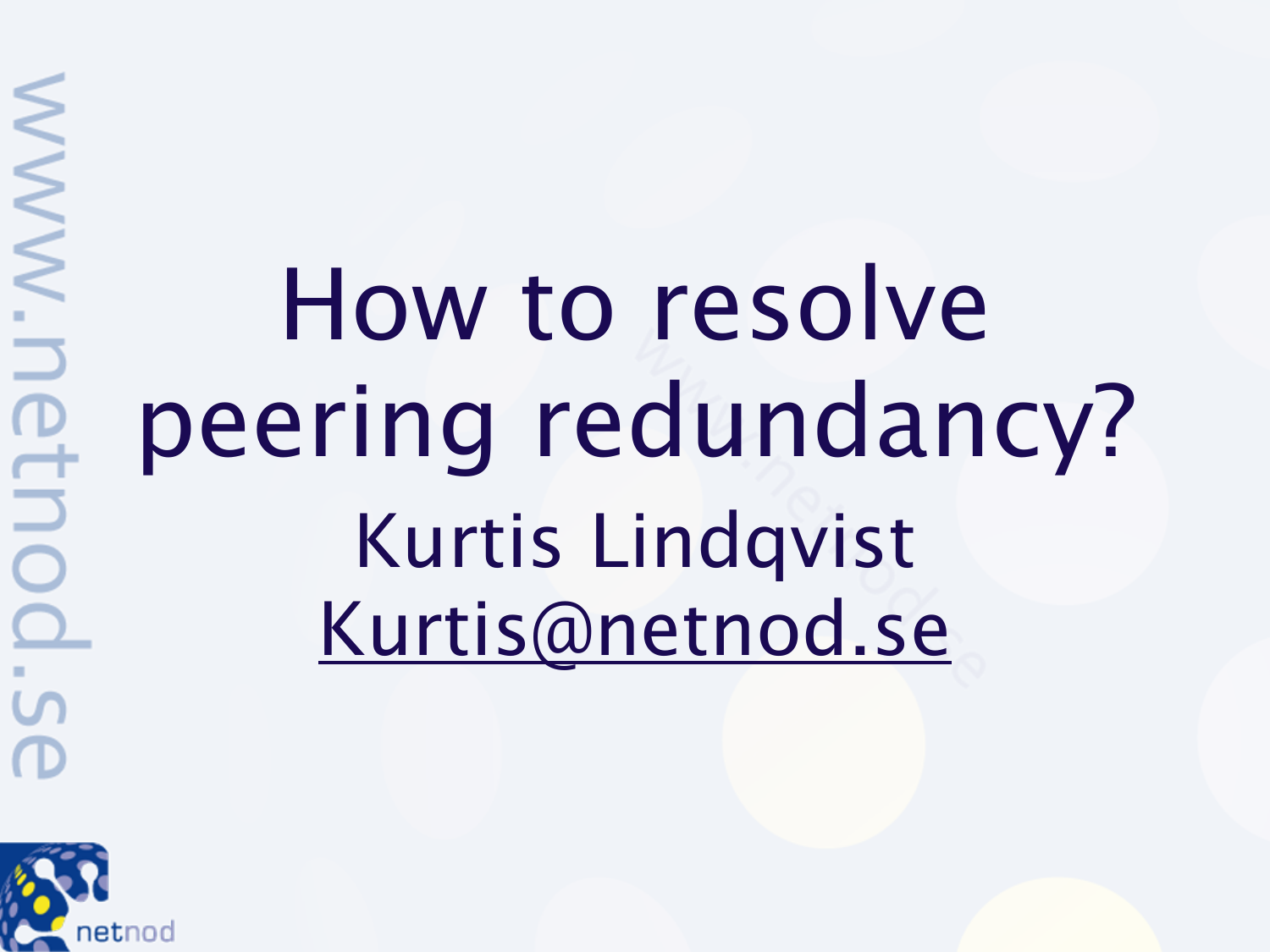## The Internet simplified



#### •A provide redundancy for B to some extent **R** • But not vice versa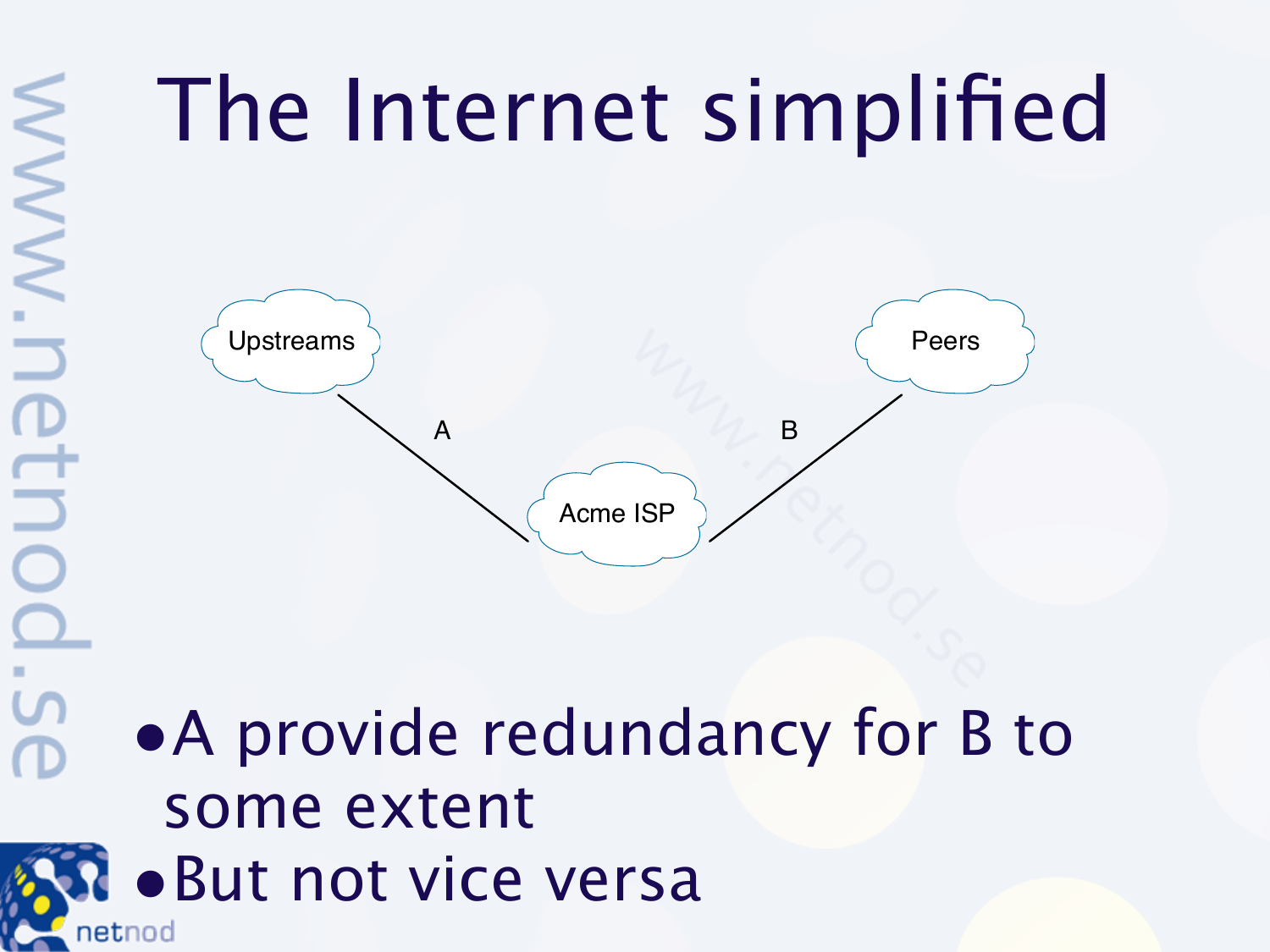netnod



#### •B can provide back up for C, and vice versa

•A can provide back-up for B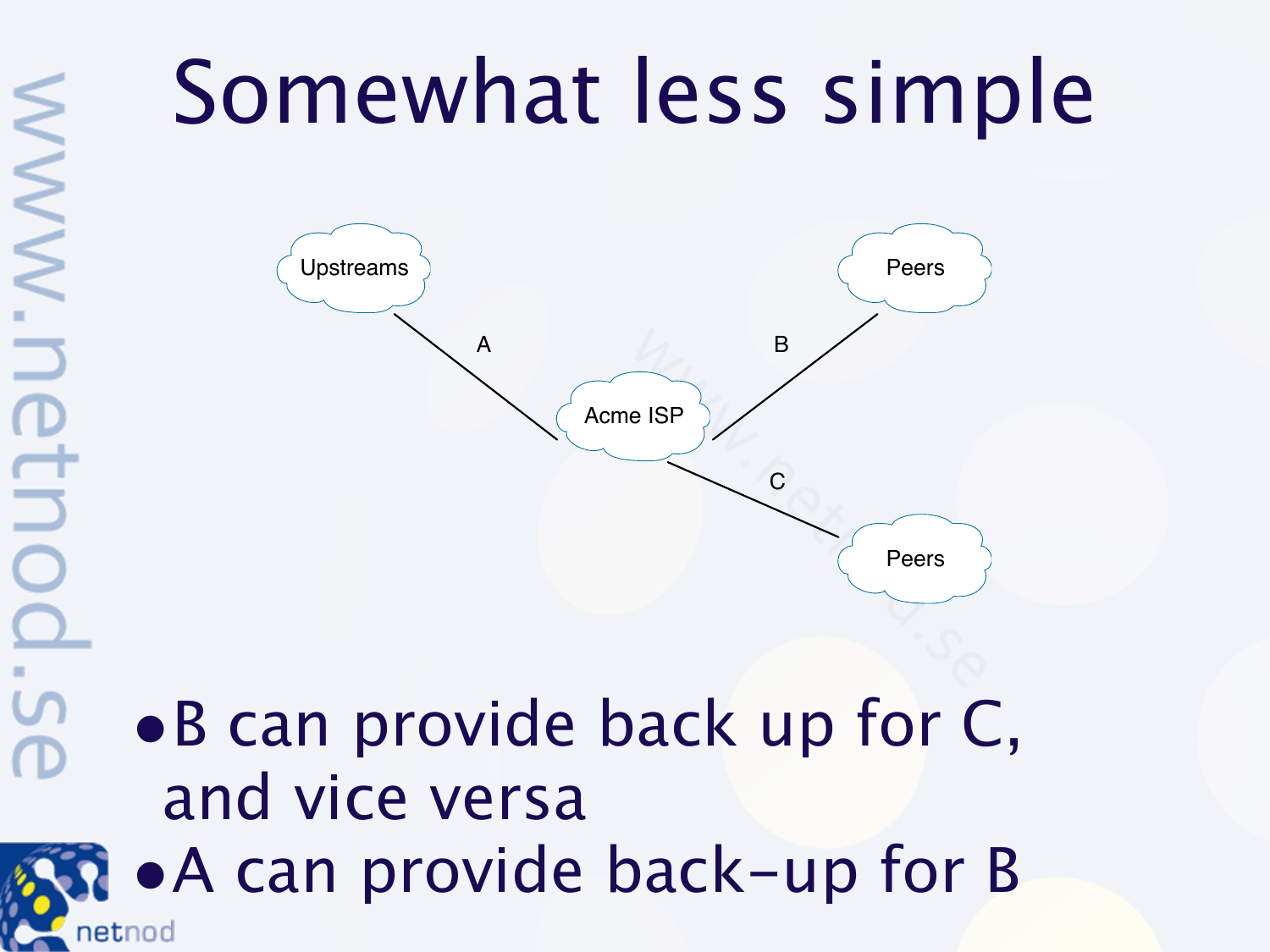#### Redundancy

- •But what does the world really look like?
	- •(I wish we had a few grad students now...)
- •But I won't let the lack of facts stop me!

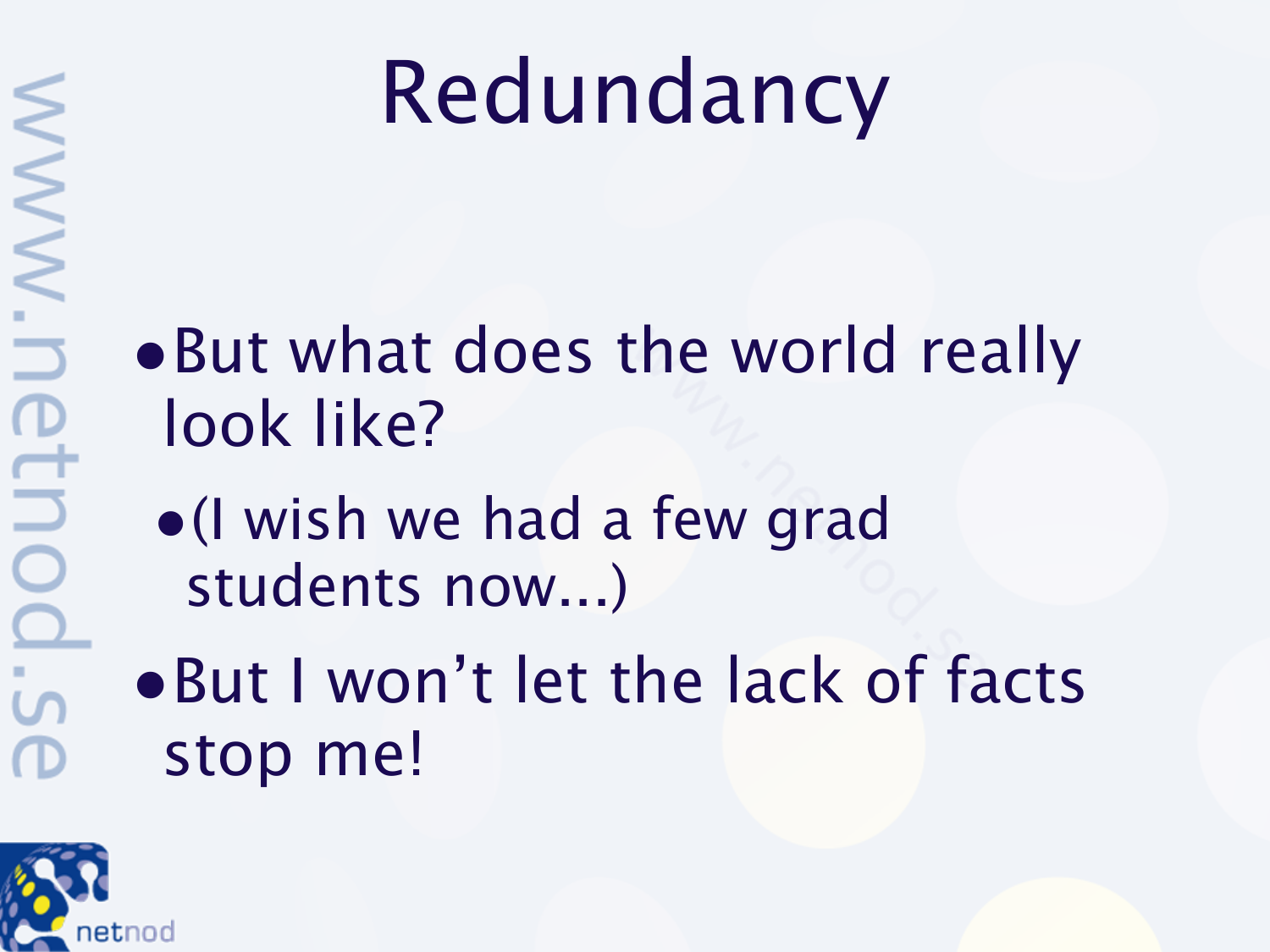- $\bullet$ Cheap(er) traffic
- •Lower RTT
- •Marketing
- **•Capacity**



WWW.n

FtD

OO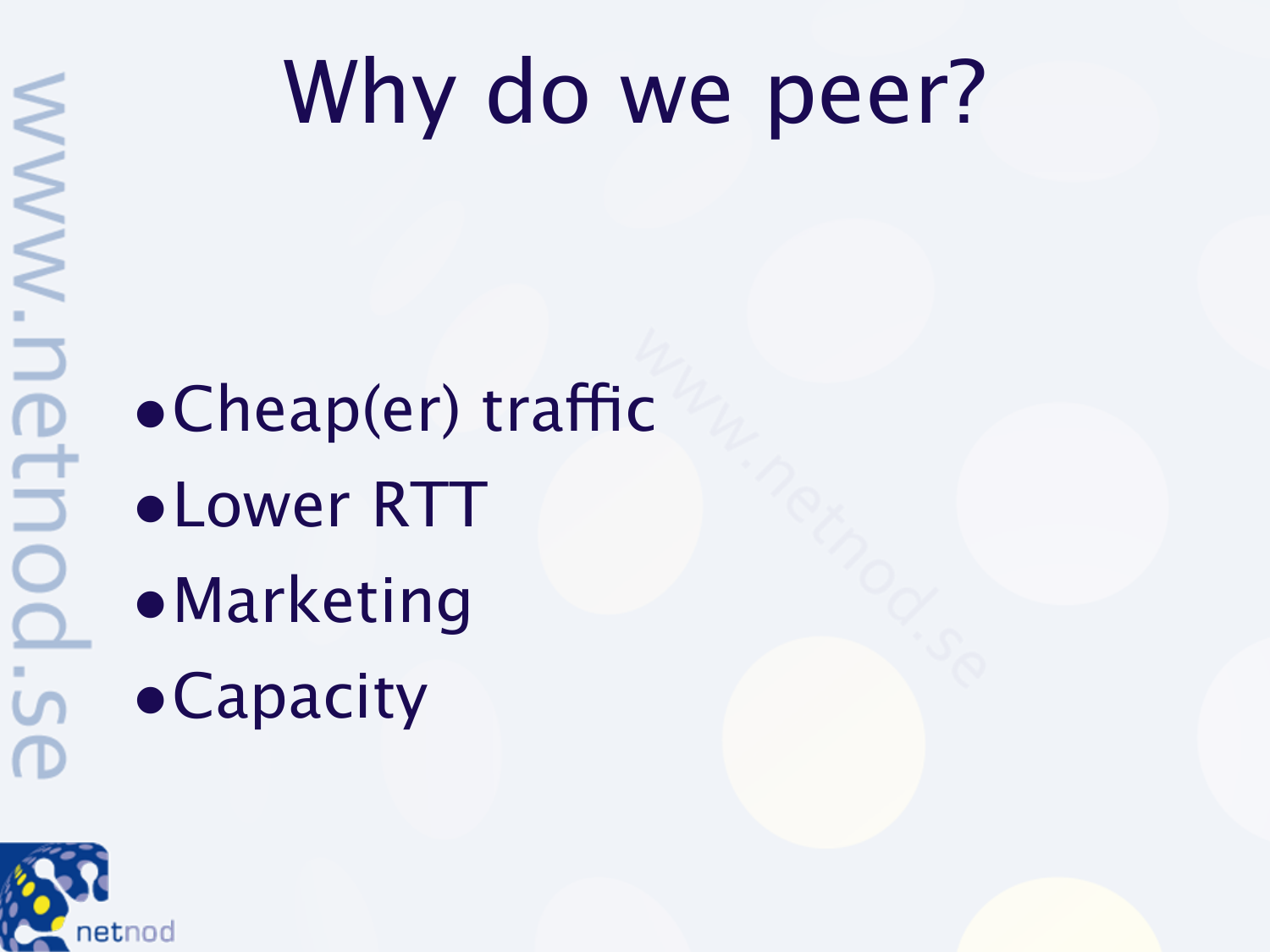### What does this mean?

•While swap over to transit isn't catastrophic

- •It does has consequences
- •Feedback implies that operators believe swap to Transit is a real issue

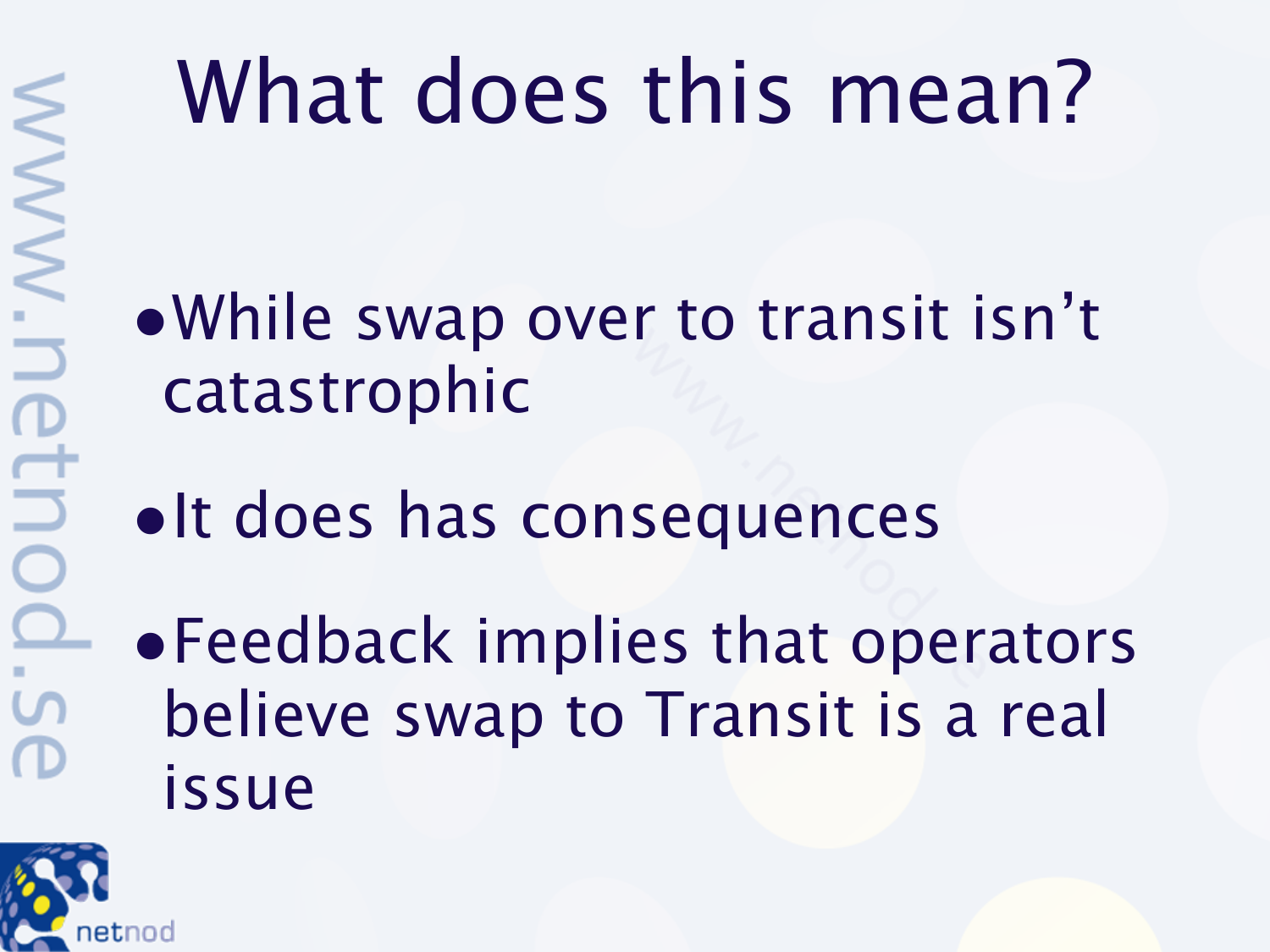

#### •People seem to think that peering is important •And need to be redundant

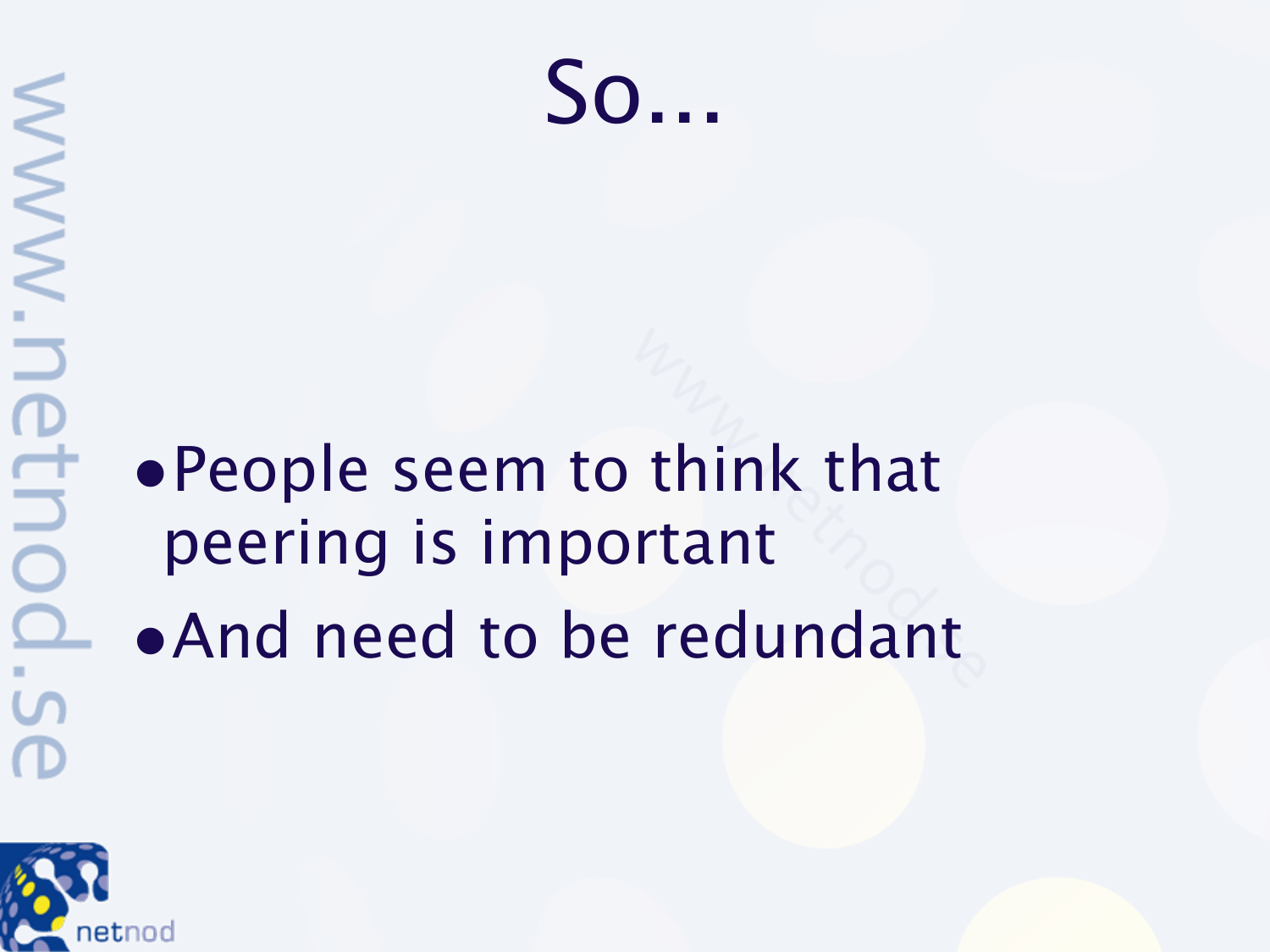#### Netnod's approach





WWW.n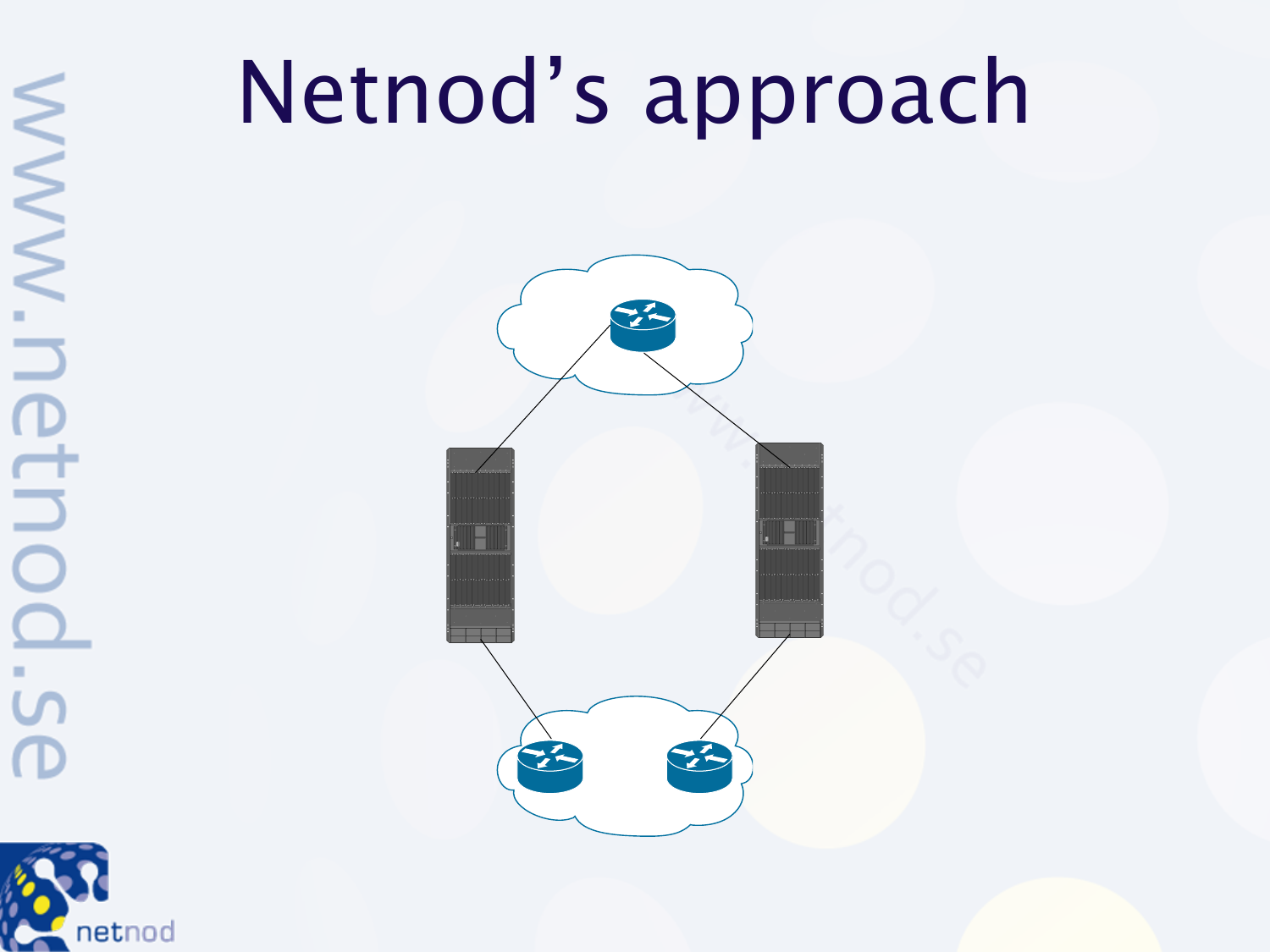# WW.NN. **OHN**

### AMS-IX approach



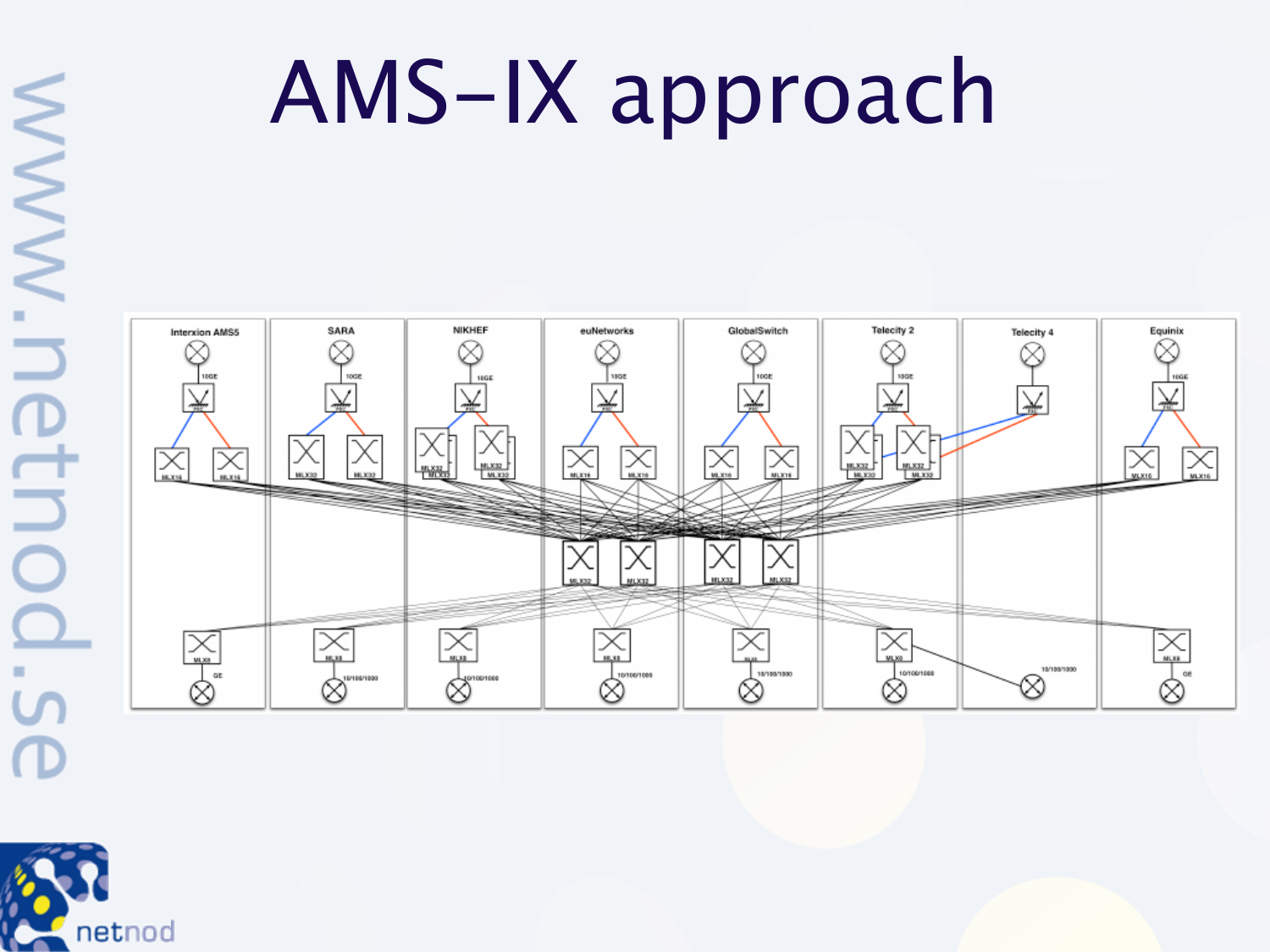## Linx approach



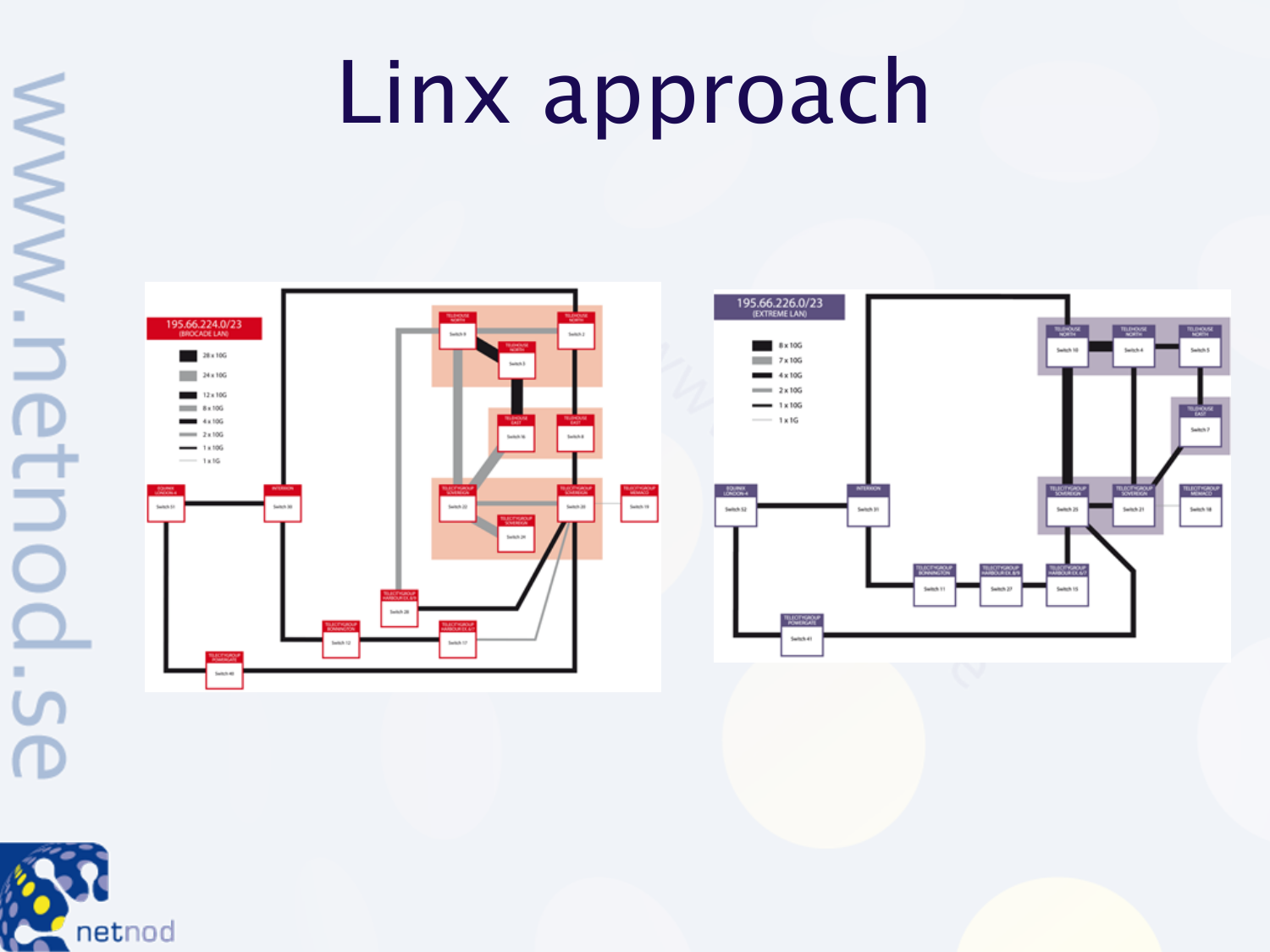# Or simply put

Protection of peering data plane can be done as

- 1.ISP has multiple ports (on multiple routers)
- 2.IXP protects a single port from ISP (like AMS-IX
- 3.IXP supports added redundancy by independent peering fabrics (like Netnod and Linx)

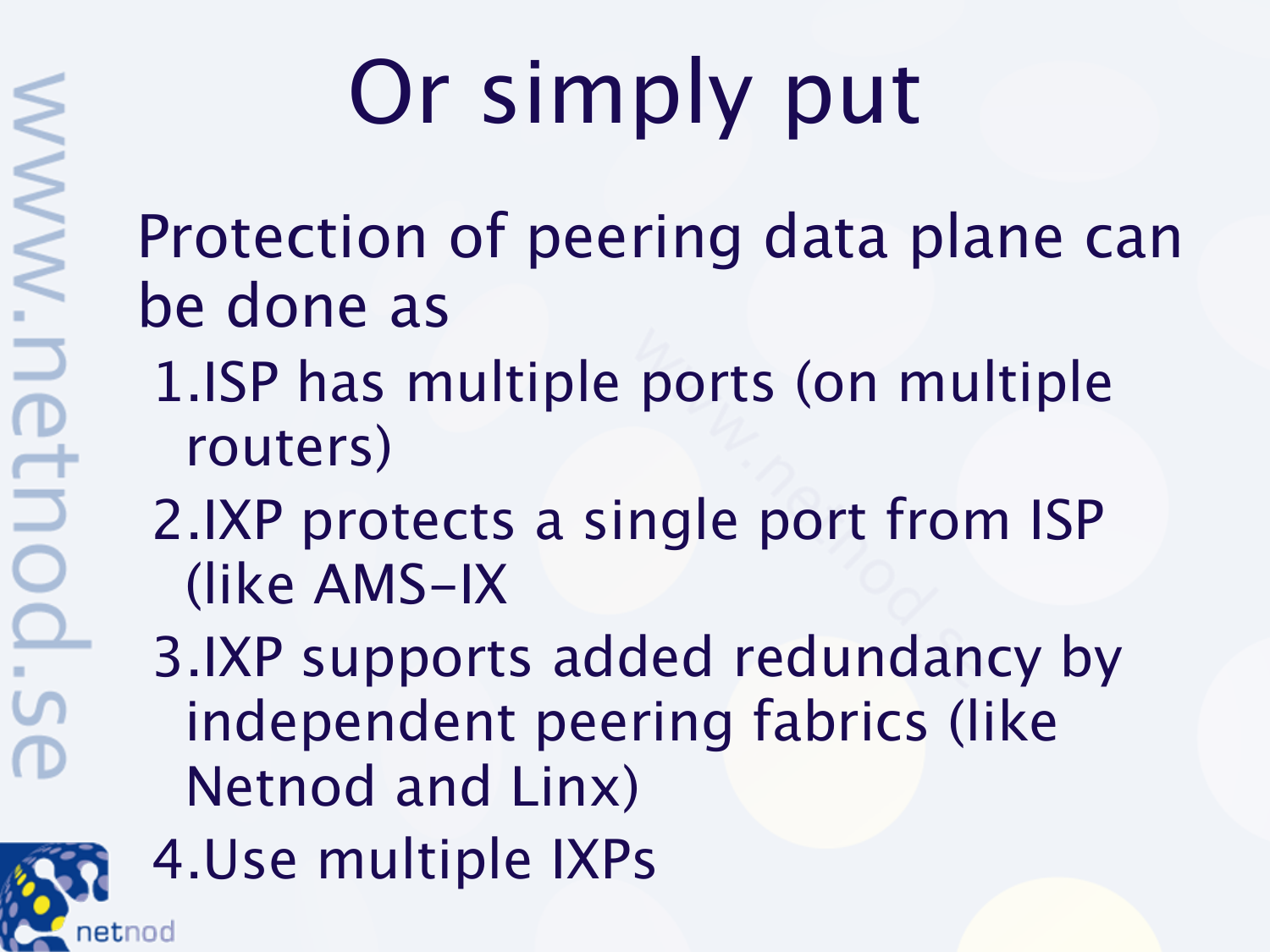netnod

#### Consequences I

- •Cost comes in two factors •Numbers of ports on ISP routers •Number of ports on IXP fabric (and charges)
- •IXP providing a single protected port has the advantage that it is (potentially) cheaper
- •But simply moves the SPOF to the ISP router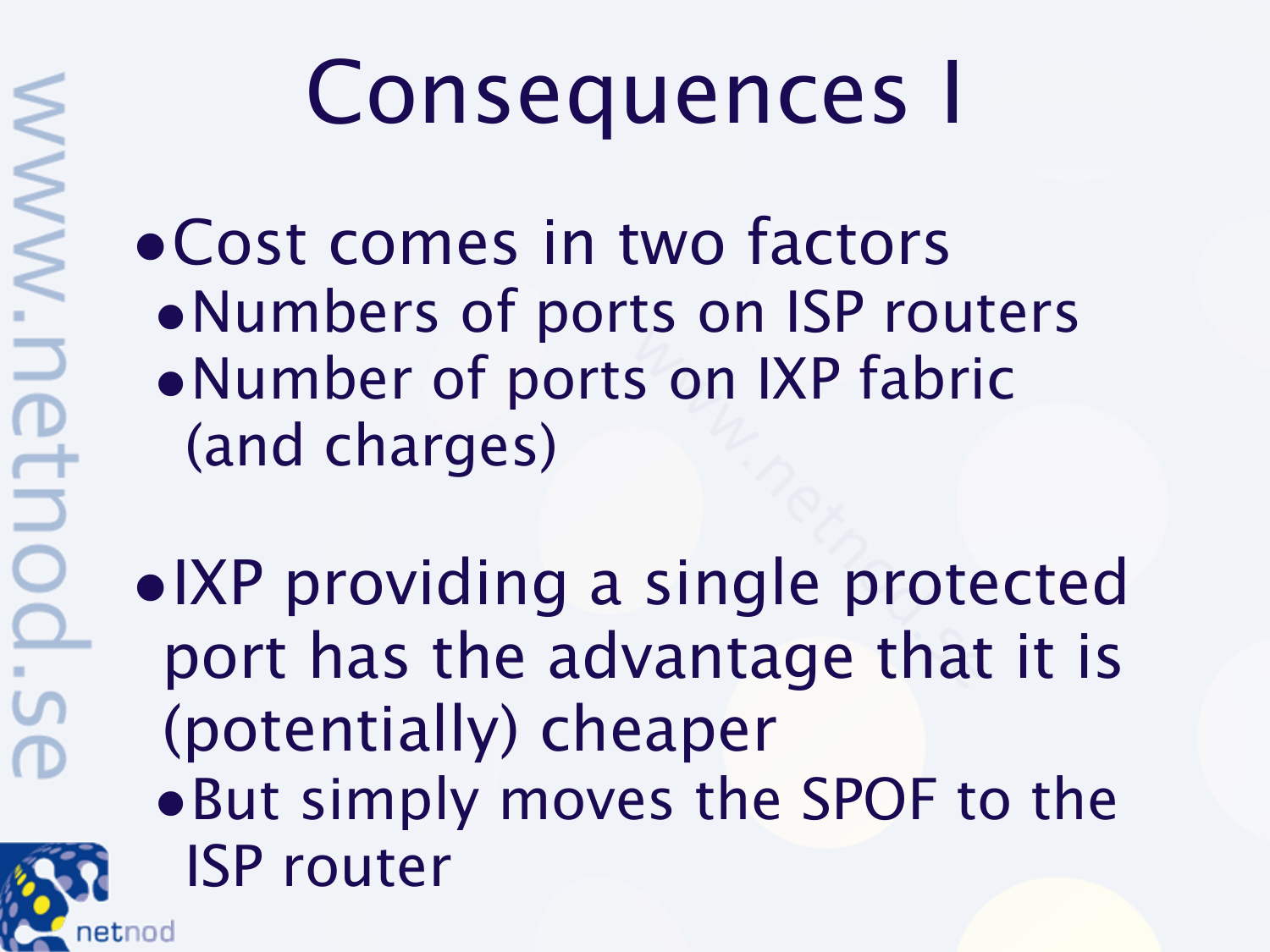#### Consequences II

- •An IXP that provides multiple platforms
	- •Have potentially higher cost
	- •To not move the SPOF assumes the ISP has two routers

•ISPs with two routers and two connections, might still suffer from a peer having one port/

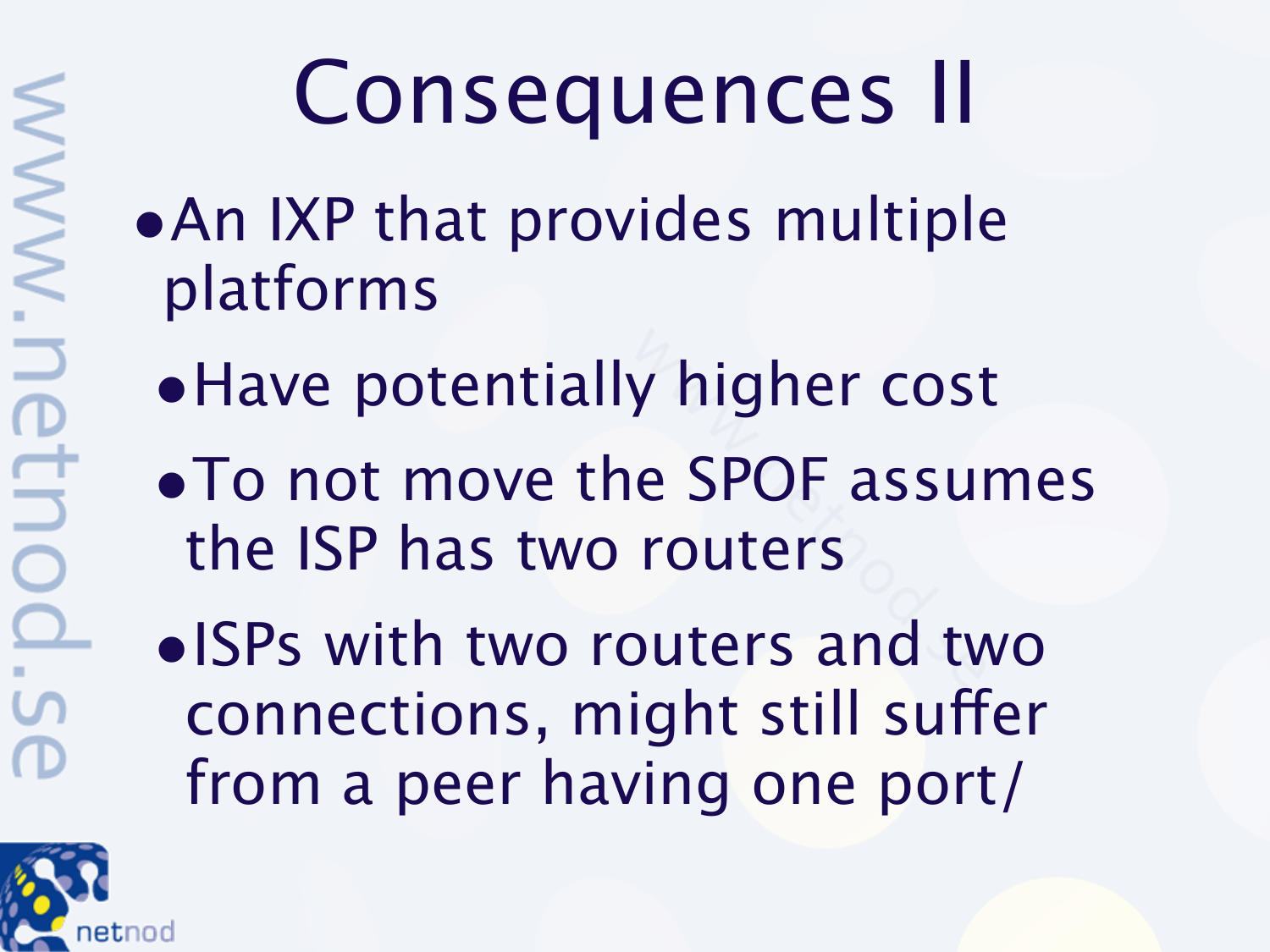# Why am I bringing this

•If we for a moment ignore the argument that ISPs should have the freedom to decide themselves

• How effective is really protection over multiple IXPs? •RTT, Jitter?, BGP convergence

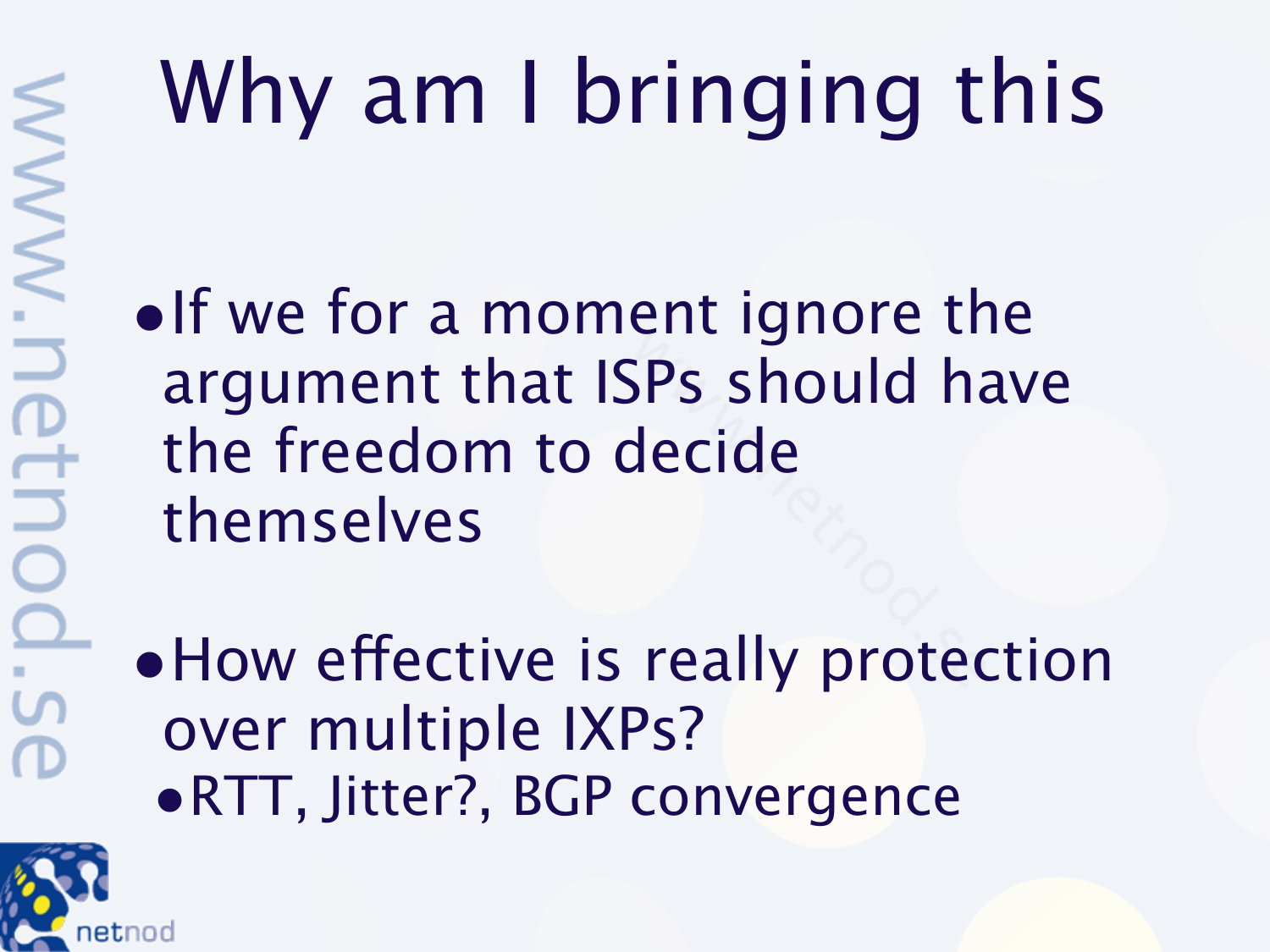# Why am I bringing this

- •How much does ISPs really care about peering redundancy?
- •Netnod thinking of changing current policy
- •Very little feed back from current members
- •And views are roughly 50/50